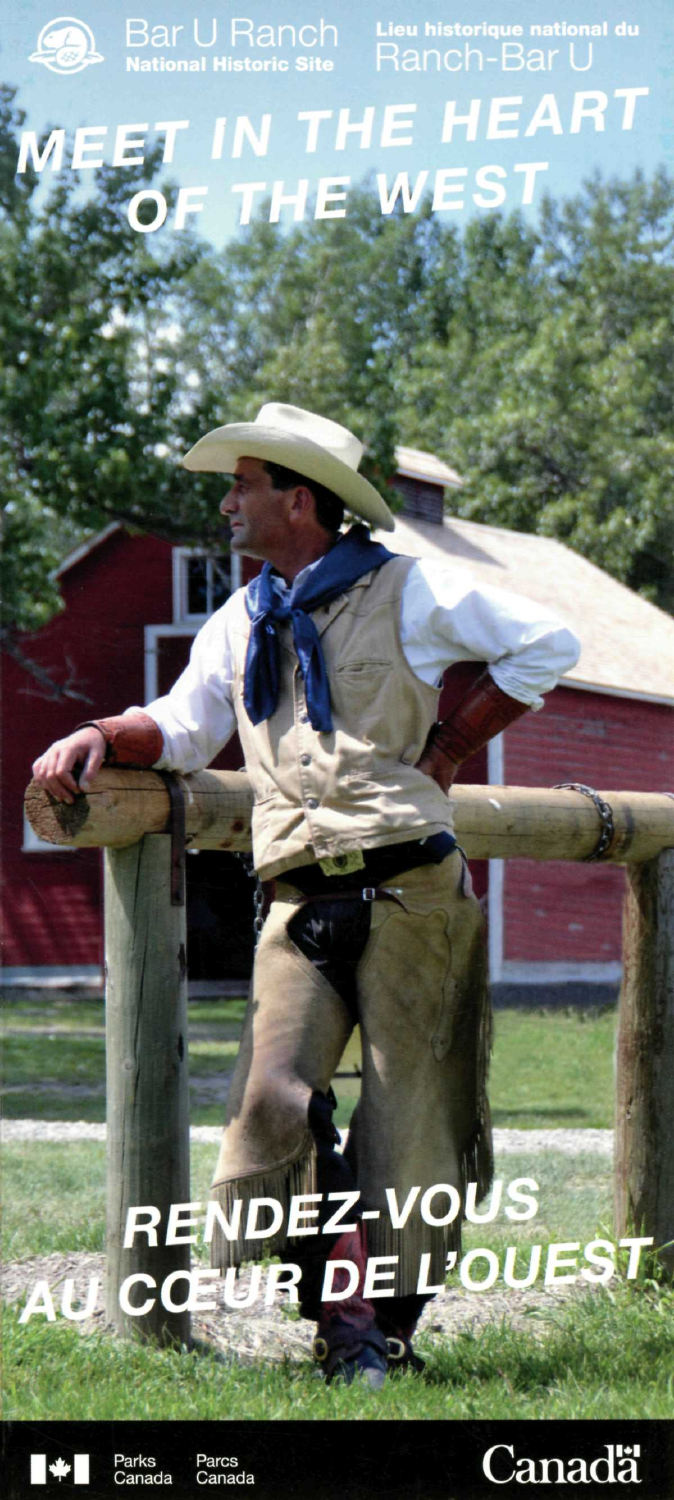

**Hours of Operation 10:00AM - 5:00PM May 16 - September 30, 2016** 

### **2016 Special Events**

**Hometown Heroes Weekend**  Saturday, May 21 - Sunday, May 22

**Chuck Wagon Cook Off and Pack Horse Race**  Sunday, June 19 - Father's Day

**Canada Day**  Friday, July 1 - Free Admission

**Canada Parks Day**  Saturday, July 16 - Strathcona Mounted Troop

**Trail Ride - Hosted by the Friends of the Bar U Historic Ranch Association**  Saturday, August 6

**Old Time Ranch Rodeo**  Sunday, August 21

**Chore Horse Competition**  Sunday, September 11

Interpretive Displays - Restaurant - Gift Shop



**Visitor Information [www.parkscanada.gc.ca/baru](http://www.parkscanada.gc.ca/baru)  1-403-395-2212** 

**Heures d'ouverture : de 10h à 17h Du 16 mai au 30 septembre 2016** 

### **Activités spéciales 2016**

**Fin de semaine des Héros de chez-nous**  Samedi 21 mai - Dimanche 22 mai

**Concours culinaire en plein air et course de chevaux de bât**  Dimanche 19 juin - Fête des pères

**Fête du Canada**  Vendredi 1<sup>er</sup> juillet - Entrée gratuite

**Journée des parcs du Canada**  Samedi 16 juillet - Troupe à cheval de Lord Strathcona

**Promenade à cheval organisée par l'association des amis du ranch historique Bar U**  Samedi 6 août

**Rodéo d'antan**  Dimanche 21 août

**Concours de chevaux de trait**  Dimanche 11 septembre

Exposition d'interprétation - Restaurant - Boutique de souvenirs





**Information aux visiteurs [www.parcscanada.gc.ca/baru](http://www.parcscanada.gc.ca/baru)  1-403-395-2212**